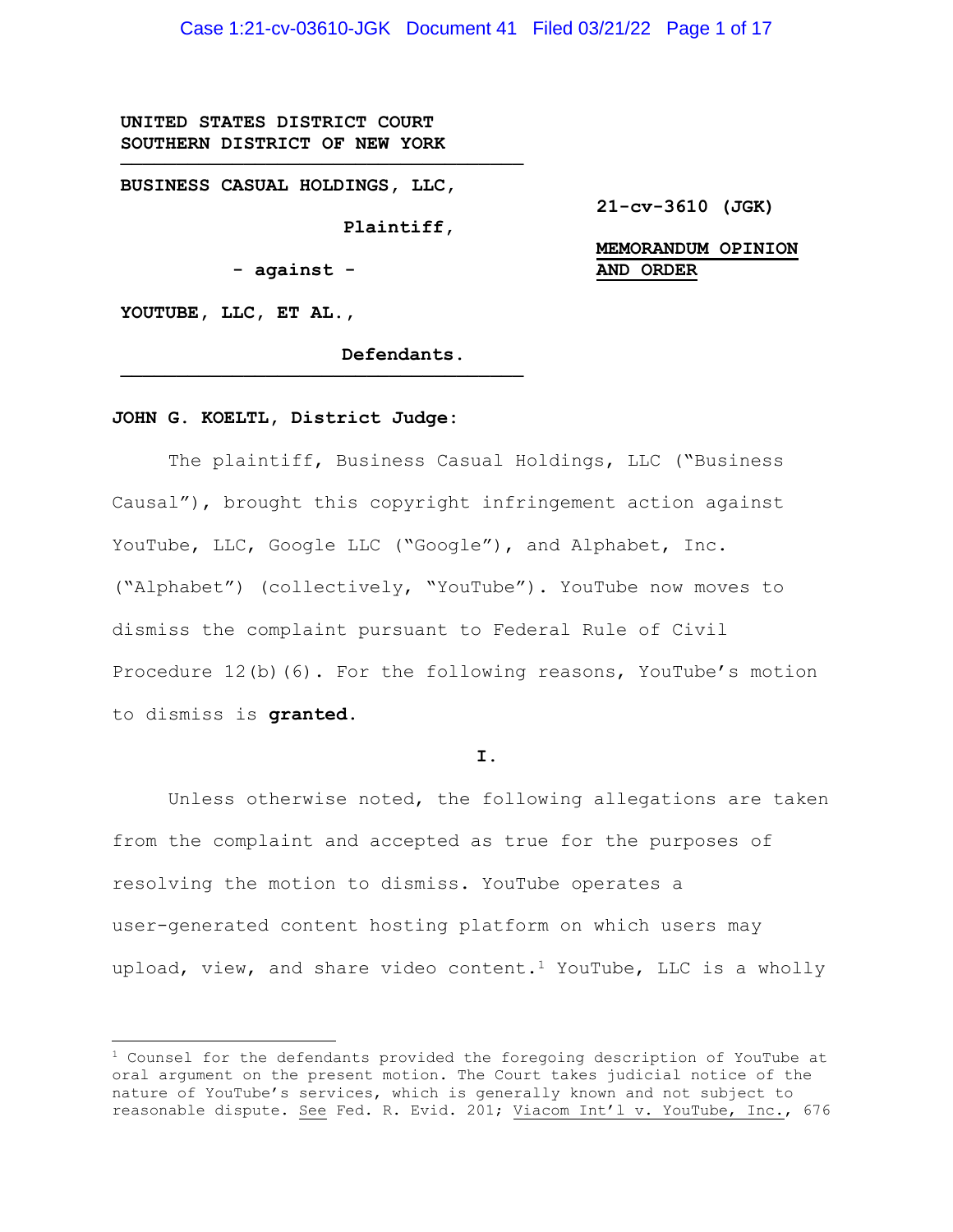#### Case 1:21-cv-03610-JGK Document 41 Filed 03/21/22 Page 2 of 17

owned subsidiary of Google, which in turn is owned by Alphabet. Compl. ¶¶ 14-17. Business Casual creates documentary content that it posts on its YouTube channel. Id. ¶ 14.

 On June 8, 2018, Business Casual published an original documentary video on YouTube entitled How Rockefeller Built His Trillion Dollar Oil Empire (the "Rockefeller Video"). Id. ¶ 22. On June 25, 2020, Business Casual published an original documentary video on YouTube entitled J.P. Morgan Documentary: How One Man Financed America (the "J.P. Morgan Video"). Id. ¶ 23. Business Casual obtained federal copyright registrations for both videos on March 8, 2021. Id. ¶¶ 24-25.

 YouTube's terms of service provide in relevant part that by uploading video content to the platform, users grant "to YouTube a worldwide, non-exclusive, royalty-free, sublicensable and transferable license to use that [c]ontent (including to reproduce, distribute, prepare derivative works, display and perform it)" (the "License"). ECF No. 30-3 at 11; see also id. at 6 ("Your use of the [YouTube service] is subject to these terms  $\ldots$  . . . . . . . . . Additionally, YouTube has rules and policies

F.3d 19, 28 (2d Cir. 2012) ("The basic function of the YouTube website permits users to 'upload' and view videos clips free of charge.").

<sup>2</sup> Unless otherwise noted, this Memorandum Opinion and Order omits all alterations, omissions, emphasis, quotation marks, and citations in quoted text.

The Court may consider the terms of service, which include the License, on this motion to dismiss even though the terms of service were not reproduced in or attached to the complaint. Business Casual has not raised any doubts as to the authenticity of the terms of service and does not otherwise argue it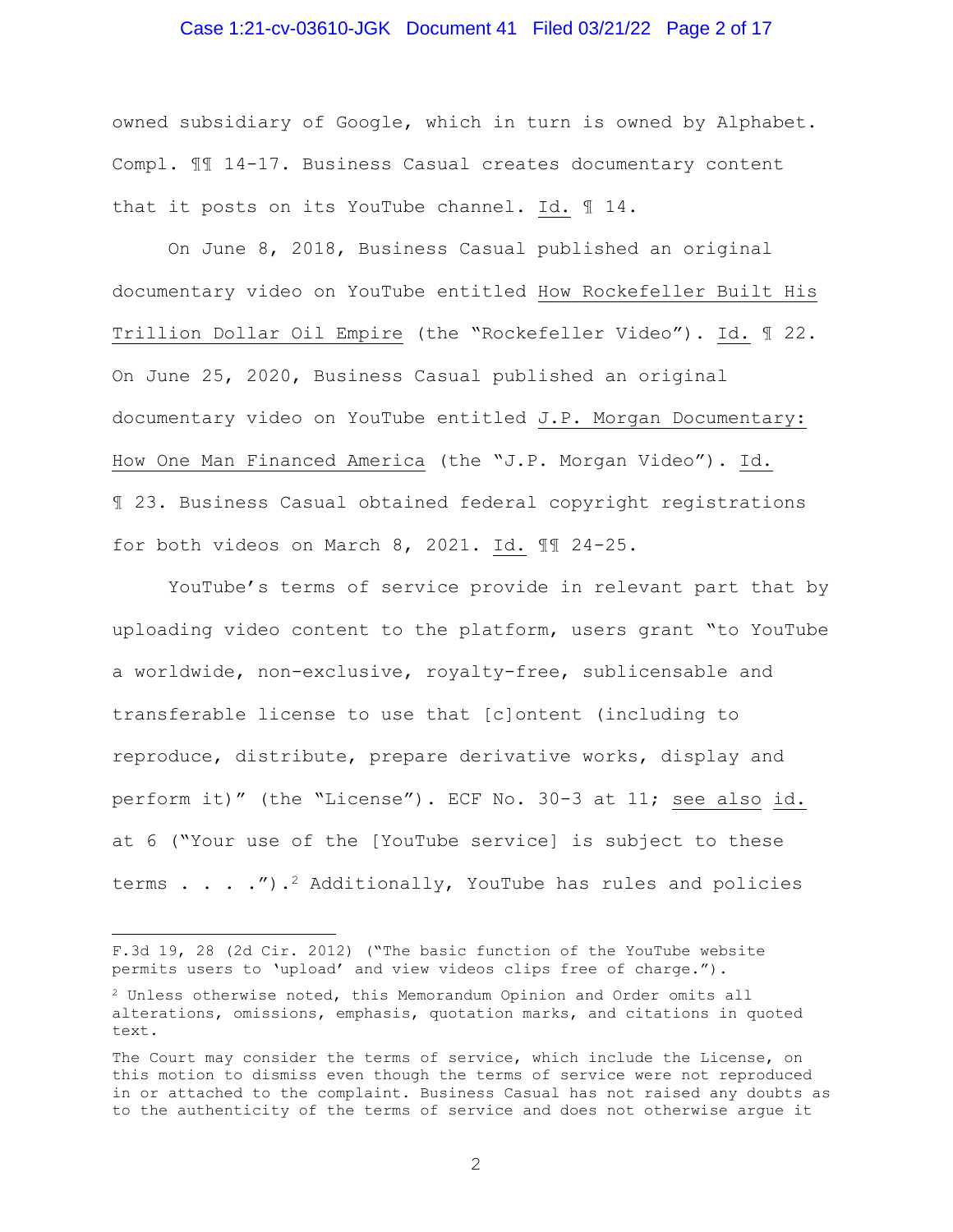#### Case 1:21-cv-03610-JGK Document 41 Filed 03/21/22 Page 3 of 17

related to the posting and maintenance of copyrighted content on its platform. See generally ECF No. 1-1. Under one such policy, YouTube will remove a video if a copyright owner lodges a complaint with YouTube against that video pursuant to the Digital Millennium Copyright Act ("DMCA") alleging that the video infringes the copyright owner's copyright. Compl. ¶ 45. If a valid DMCA complaint is filed and a video is taken down from the platform, YouTube will give the user against whom the complaint was lodged a so-called "copyright strike." Id. If a user gets three copyright strikes within a 90-day period, "their account, along with any associated channels, will be terminated." Id. However, if the user participates in YouTube's "Partner Program" and gets three copyright strikes in a 90-day period, YouTube affords the user an additional seven-day courtesy period during which their channel will remain on the platform. Id. ¶ 46. If, during that time, the user submits a "counter notification" to YouTube challenging the DMCA copyright

would be inappropriate to consider the terms of service at this stage of the litigation. Business Casual also does not dispute that the terms of service are publicly available on the internet and consequently are subject to judicial notice. See Force v. Facebook, Inc., 934 F.3d 53, 59 n.5 (2d Cir. 2019) (appeal from an order granting a motion to dismiss; explaining that Facebook's "publicly available terms [of service]" are "subject to judicial notice" (citing Fed. R. Evid. 201(b)(2))). Moreover, the terms of service may be considered because they are integral to and expressly referenced in the complaint. See, e.g., Compl. ¶ 6 & Ex. A; Shandong Shinho Food Indus. Co., Ltd. v. May Flower Int'l, Inc., 521 F. Supp. 3d 222, 233 n.2 (E.D.N.Y. 2021) (case alleging trademark infringement; considering a license to the trademark on a motion to dismiss because the license was "integral" to the complaint).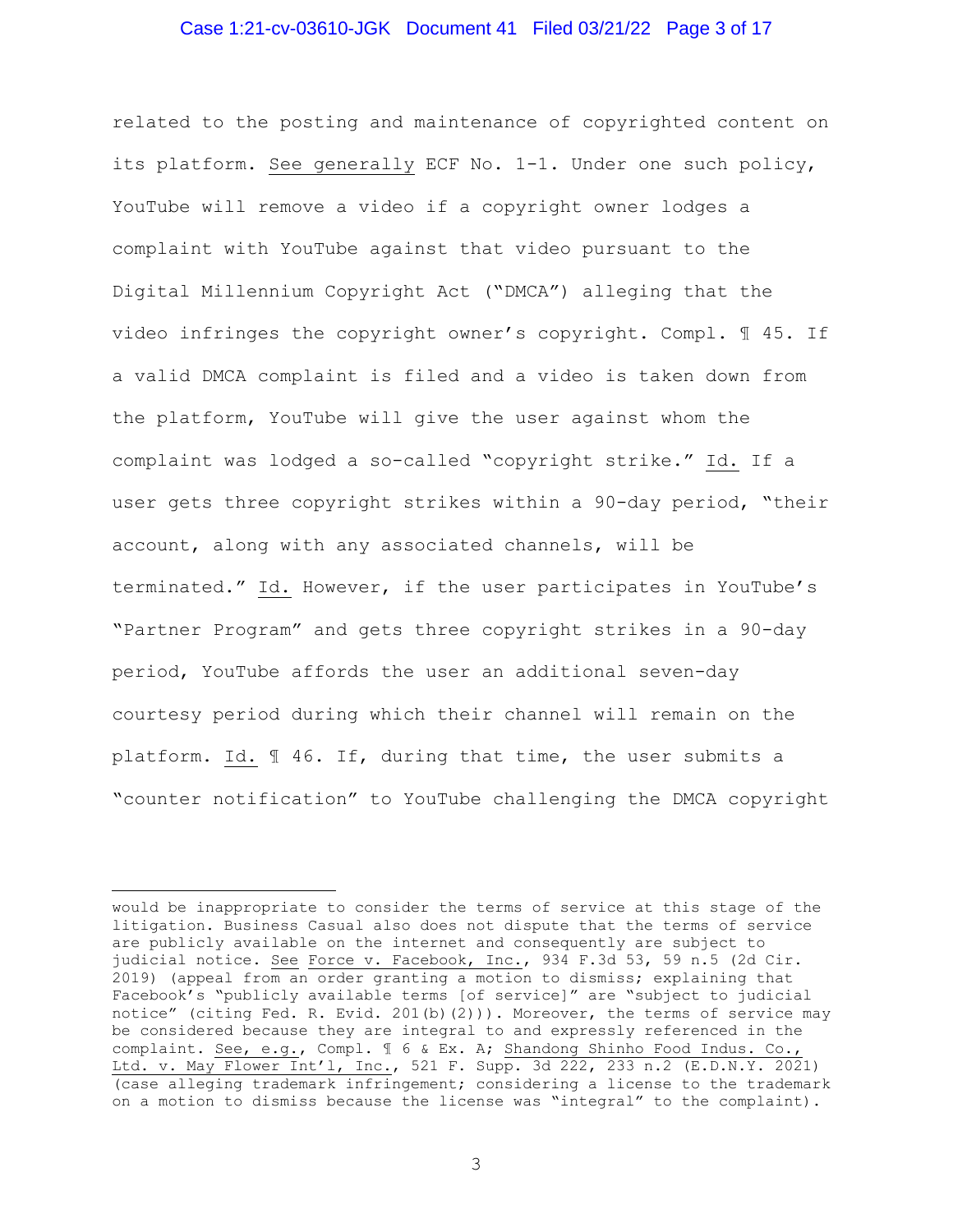## Case 1:21-cv-03610-JGK Document 41 Filed 03/21/22 Page 4 of 17

complaint, the user's channel will not be disabled until the complaint and counter notification are resolved. Id.

 Business Casual contends that YouTube failed to apply these policies in a reasonable manner to non-party TV-Novosti, which operates thirty-nine YouTube channels. Id. ¶¶ 53-57, 70. One of the channels that TV-Novosti owns and operates is "RT Arabic." Id. ¶ 53. On January 2, 2021, Business Casual submitted a DMCA takedown request to YouTube concerning a video posted on the RT Arabic channel that Business Casual alleged copied copyrighted content from the J.P. Morgan Video (the "First RT Video"). Id. ¶ 27. YouTube removed the First RT Video from its platform on January 11, 2021, and applied a copyright strike to the RT Arabic channel. Id. ¶ 28.

 On February 9, 2021, Business Casual submitted a DMCA takedown request to YouTube concerning a second video posted on the RT Arabic channel that Business Casual alleged copied copyrighted content from the Rockefeller Video (the "Second RT Video"). Id. ¶ 32. On February 15, 2021, Business Casual submitted a DMCA takedown request concerning a third video posted on the RT Arabic channel that Business Causal alleged copied copyrighted content from the J.P. Morgan Video (the "Third RT Video"). Id. ¶ 33. YouTube removed the Third RT Video on February 18, 2021, and applied a second copyright strike to the RT Arabic channel. Id. ¶ 35. On February 28, 2021, YouTube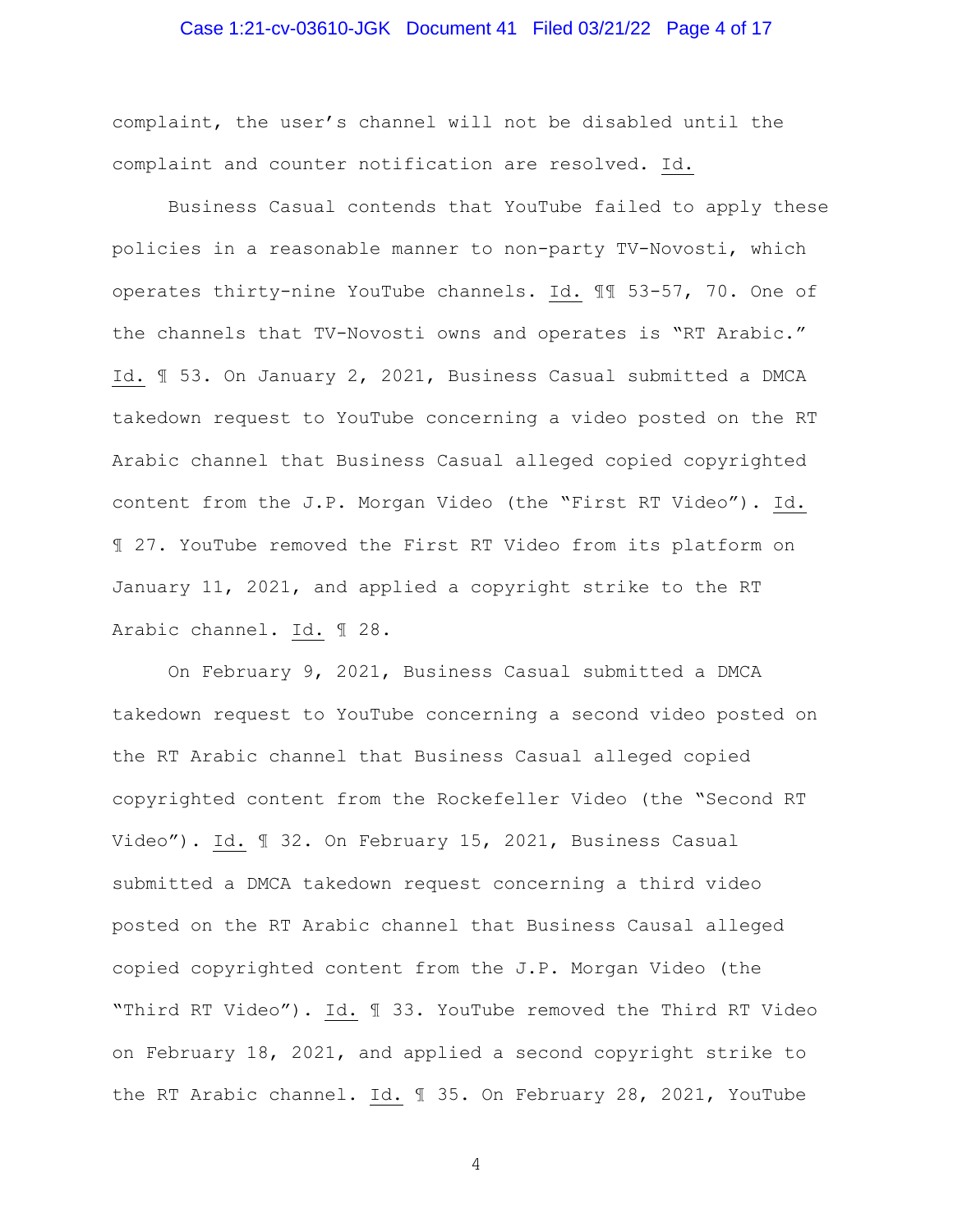#### Case 1:21-cv-03610-JGK Document 41 Filed 03/21/22 Page 5 of 17

notified Business Casual that TV-Novosti had filed a counter notification with respect to the Third RT Video and that YouTube would reinstate that video if Business Causal did not seek a court order regarding TV-Novosti's alleged infringement within ten days.3 Id. ¶ 37. On March 4, 2021, YouTube removed the Second RT Video and applied a third copyright strike to the RT Arabic channel. Id. ¶ 38. On March 12, 2021, YouTube notified Business Casual that TV-Novosti had filed a counter notification with respect to the Second RT Video. Id. ¶ 40. In sum, YouTube removed the First RT Video nine days after it received Business Casual's complaint; the Second RT Video twenty-three days after it received Business Casual's complaint; and the Third RT Video three days after it received Business Casual's complaint.

 On March 31, 2021, YouTube briefly terminated the RT Arabic channel, but reinstated the channel shortly thereafter. Id. ¶ 48. TV-Novosti published a statement regarding this episode in which it said that YouTube had confirmed to TV-Novosti that the termination was "unintentional." Id. ¶ 68. On the date that this action was filed, the First, Second, and Third RT Videos were not available on YouTube, but RT Arabic and TV-Novosti's other YouTube channels remained on the platform. Id. ¶¶ 47-49. Between

<sup>3</sup> Business Casual filed an action against TV-Novosti in this district on March 9, 2021, alleging that TV-Novosti and the RT videos infringed Business Casual's copyrights. See Business Casual Holdings, LLC v. TV-Novosti, No. 21 cv-2007 (S.D.N.Y. filed Mar. 9, 2021). That action is currently pending before this Court.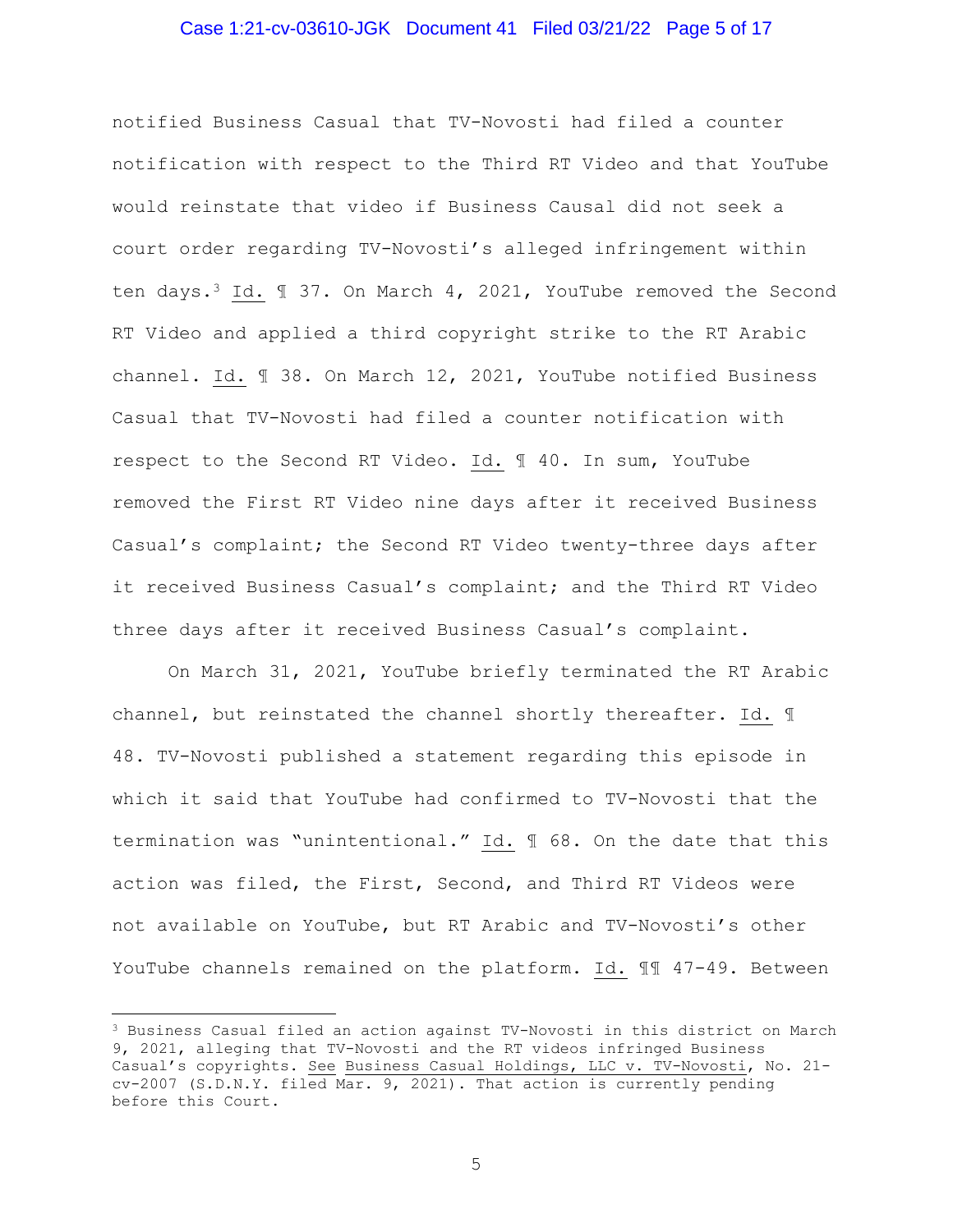## Case 1:21-cv-03610-JGK Document 41 Filed 03/21/22 Page 6 of 17

March and April 2021, Business Causal exchanged correspondence with several "senior level" Google executives and YouTube representatives regarding Business Casual's allegations of copyright infringement against TV-Novosti. Id. ¶¶ 59, 69-73. At the argument for the current motion, YouTube advised that TV-Novosti has been suspended from YouTube.

 Business Casual filed this action against YouTube on April 22, 2021, alleging that YouTube (1) directly infringed Business Casual's copyrights (Counts 1-3); (2) contributed to TV-Novosti's copyright infringement (Count 4); and (3) is vicariously liable for TV-Novosti's copyright infringement (Count 5). YouTube moved to dismiss all of Business Casual's claims.

#### **II.**

In deciding a motion to dismiss pursuant to Rule  $12(b)$  (6), the allegations in the complaint are accepted as true, and all reasonable inferences must be drawn in the plaintiff's favor. See McCarthy v. Dun & Bradstreet Corp., 482 F.3d 184, 191 (2d Cir. 2007). The Court's function on a motion to dismiss is "not to weigh the evidence that might be presented at a trial but merely to determine whether the complaint itself is legally sufficient." Goldman v. Belden, 754 F.2d 1059, 1067 (2d Cir. 1985). The Court should not dismiss the complaint if the plaintiff has stated "enough facts to state a claim to relief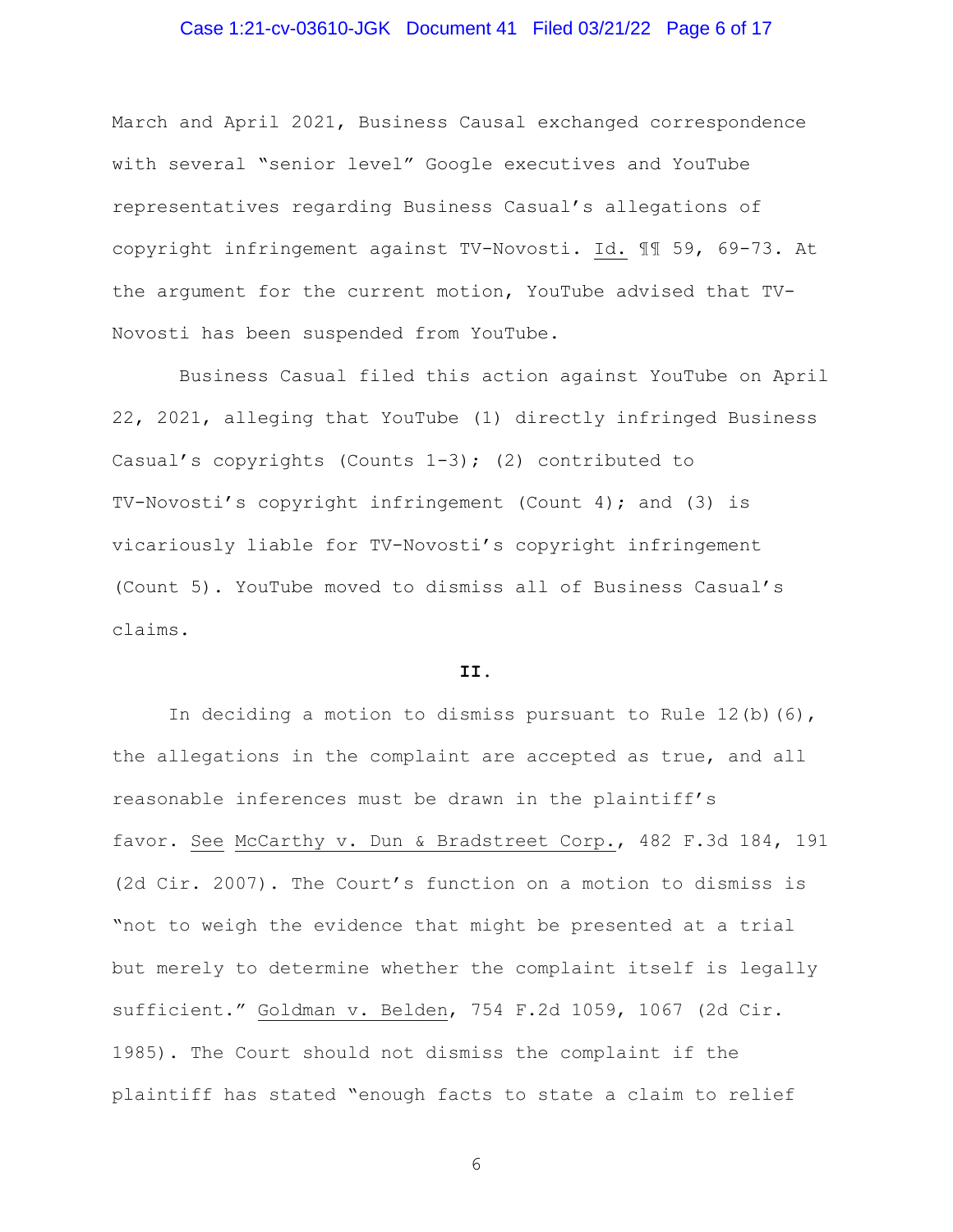## Case 1:21-cv-03610-JGK Document 41 Filed 03/21/22 Page 7 of 17

that is plausible on its face." Bell Atl. Corp. v. Twombly, 550 U.S. 544, 570 (2007). "A claim has facial plausibility when the plaintiff pleads factual content that allows the court to draw the reasonable inference that the defendant is liable for the misconduct alleged." Ashcroft v. Iqbal, 556 U.S. 662, 678 (2009).

#### **III.**

#### **A.**

Business Casual contends that YouTube directly infringed the copyrights associated with the J.P. Morgan and Rockefeller Videos because TV-Novosti posted infringing content on the platform and YouTube failed to terminate TV-Novosti's channels.

 To state a claim for direct copyright infringement, a plaintiff must plead that the defendant engaged in some "volitional conduct" that caused the copyright infringement. See Lopez v. Bonanza.com, Inc., No. 17-cv-8493, 2019 WL 5199431, at \*22 (S.D.N.Y. Sept. 30, 2019). In the context of online platforms that host content uploaded or transmitted by thirdparty users, a platform cannot be liable for direct copyright infringement based on the allegedly infringing activities of its users unless the platform had some "deliberate role" in the alleged infringement, such that the platform morphed from a "passive provider of a space in which infringing activities happened to occur to an active participant in the process of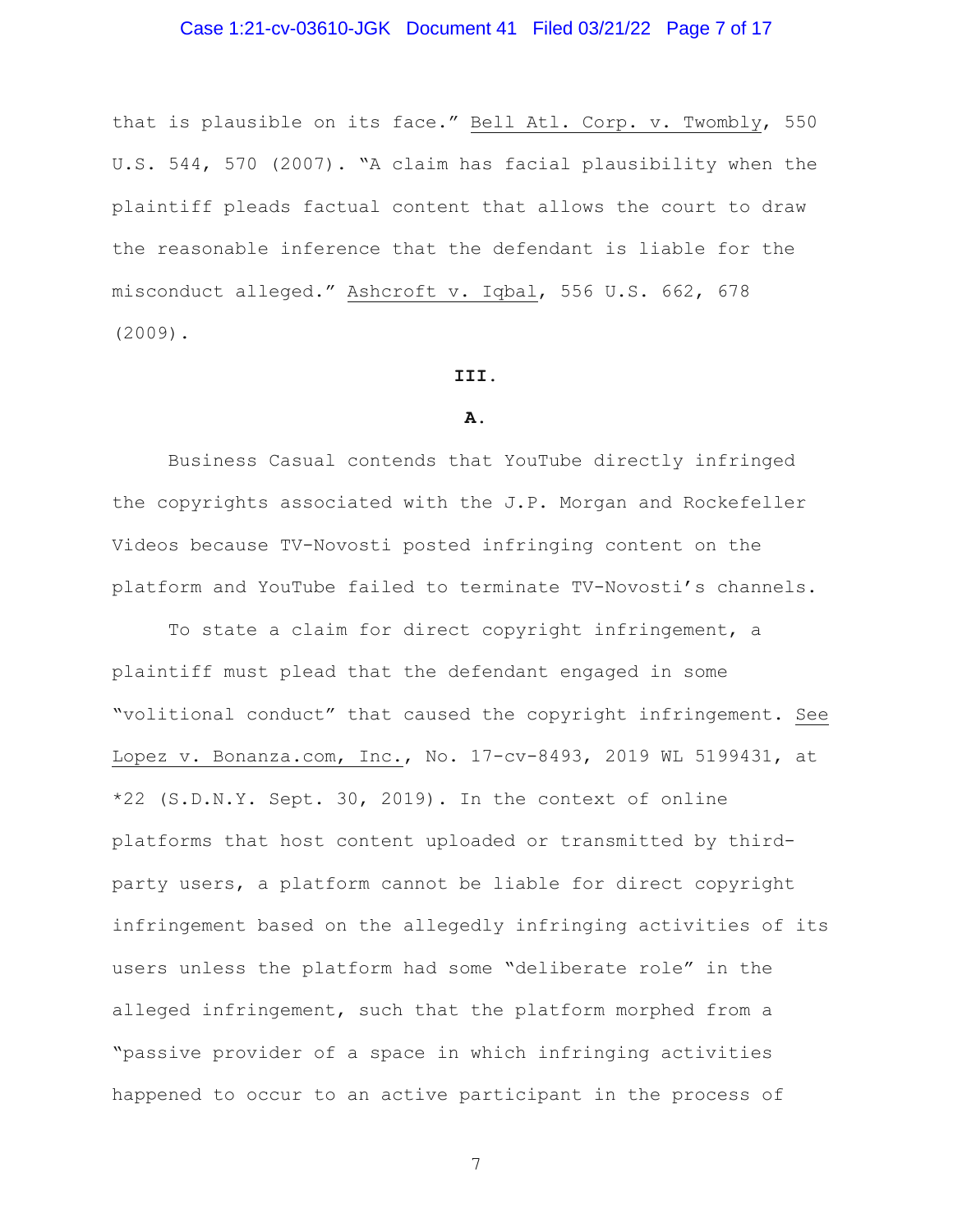## Case 1:21-cv-03610-JGK Document 41 Filed 03/21/22 Page 8 of 17

copyright infringement." See Smith v. BarnesandNoble.com, LLC, 143 F. Supp. 3d 115, 122-23 (S.D.N.Y. 2015) (citing Cartoon Network LP, LLLP v. CSC Holdings, Inc., 536 F.3d 121, 133 (2d Cir. 2008)); see also VHT, Inc. v. Zillow Grp., Inc., 918 F.3d 723, 732 (9th Cir. 2019) ("Direct copyright liability for website owners arises when they are actively involved in the infringement . . . . To demonstrate volitional conduct, [a plaintiff] must provide some evidence showing [that] the alleged infringer exercised control (other than by general operation of its website); selected any material for upload, download, transmission, or storage; or instigated any copying, storage, or distribution" of copyrighted content) (emphasis in original); Parker v. Google, Inc., 242 F. App'x 833, 836-37 (3d Cir. 2007); CoStar Grp., Inc. v. LoopNet, Inc., 373 F.3d 544, 550-51 (4th Cir. 2004); Wolk v. Kodak Imaging Network, Inc., 840 F. Supp. 2d 724, 742-43 (S.D.N.Y. 2012) (citing Cartoon Network, 536 F.3d at 123-25, 130-31), aff'd sub nom. Wolk v. Photobucket.com, Inc., 569 F. App'x 51 (2d Cir. 2014).

 Additionally, "it is a hallmark principle of copyright law that licensors may not sue their licensees for copyright infringement." Jasper v. Sony Music Entm't, Inc., 378 F. Supp. 2d 334, 339 (S.D.N.Y. 2005) (citing U.S. Naval Inst. v. Charter Commc'ns, Inc., 936 F.2d 692, 695 (2d Cir. 1991)). "A defendant may raise a complete defense to a copyright infringement claim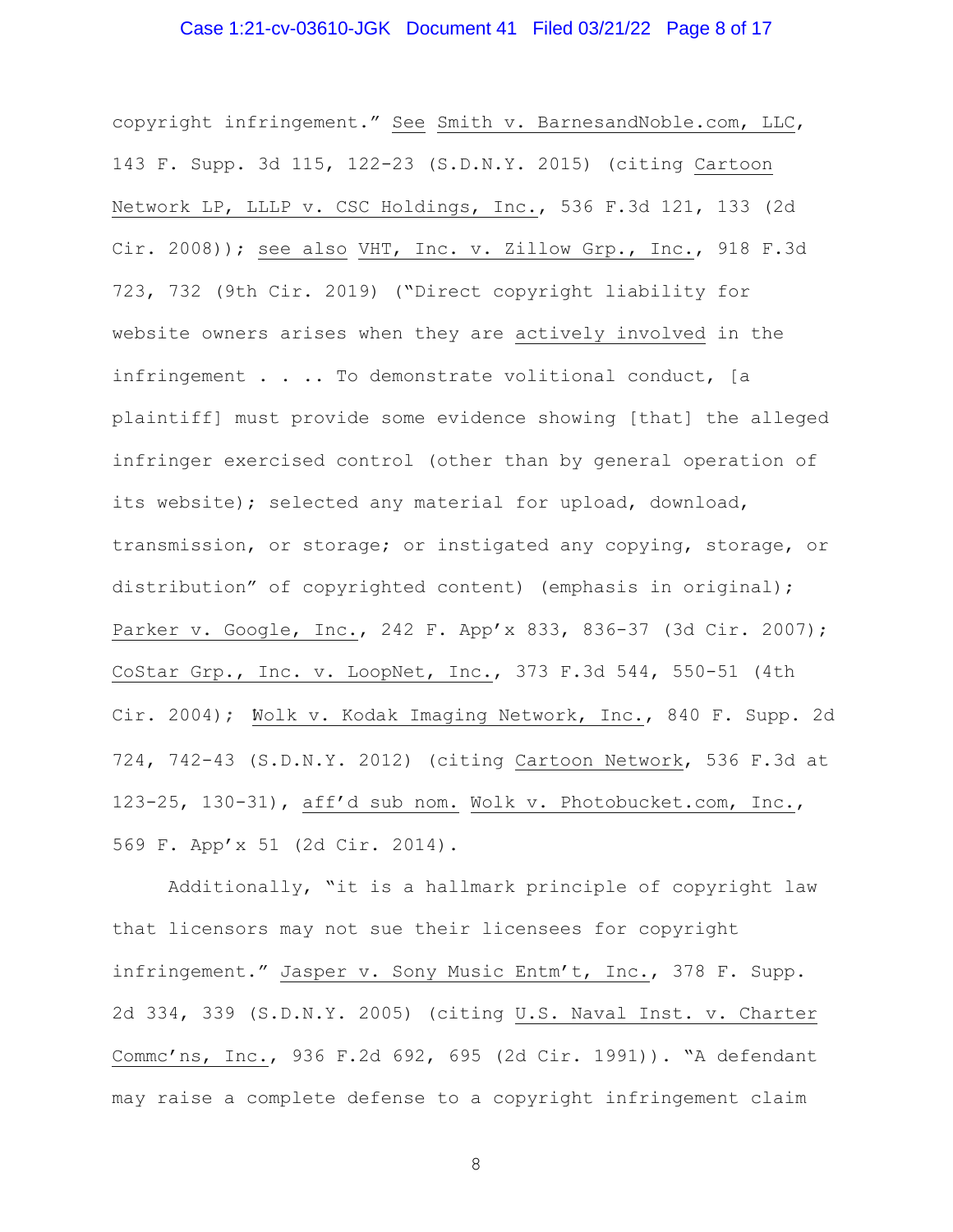## Case 1:21-cv-03610-JGK Document 41 Filed 03/21/22 Page 9 of 17

by presenting the court with the license or sublicense on a motion to dismiss, and dismissal of a claim for copyright infringement is proper where a contract underlying the suit clearly and unambiguously demonstrates the existence of the defendant's license to exploit the plaintiff's copyrights and where plaintiff has not shown any limitation on that license." Spinelli v. Nat'l Football League, 96 F. Supp. 3d 81, 121 (S.D.N.Y. 2015); see also Ariel (UK) Ltd. v. Reuters Grp. PLC, No. 05-cv-9646, 2006 WL 3161467, at \*5, 10 (S.D.N.Y. Oct. 31, 2006), aff'd, 277 F. App'x 43 (2d Cir. 2008).

 Business Casual has failed to plead adequately that YouTube engaged in volitional conduct relating to TV-Novosti's alleged infringement. Business Casual alleged that after it lodged complaints against the First, Second, and Third RT Videos, YouTube promptly took those videos off its platform and has kept them off the platform until at least the time that Business Casual filed its complaint. Compl. ¶¶ 31-49. Furthermore, Business Casual alleged that although YouTube has automated processes to identify and flag videos containing copyrighted content, TV-Novosti intentionally circumvented these processes by applying certain editing techniques to the content that TV-Novosti allegedly copied. Id. ¶ 44. These allegations show that YouTube actively and diligently policed allegedly infringing activity on its platform and accordingly cannot support a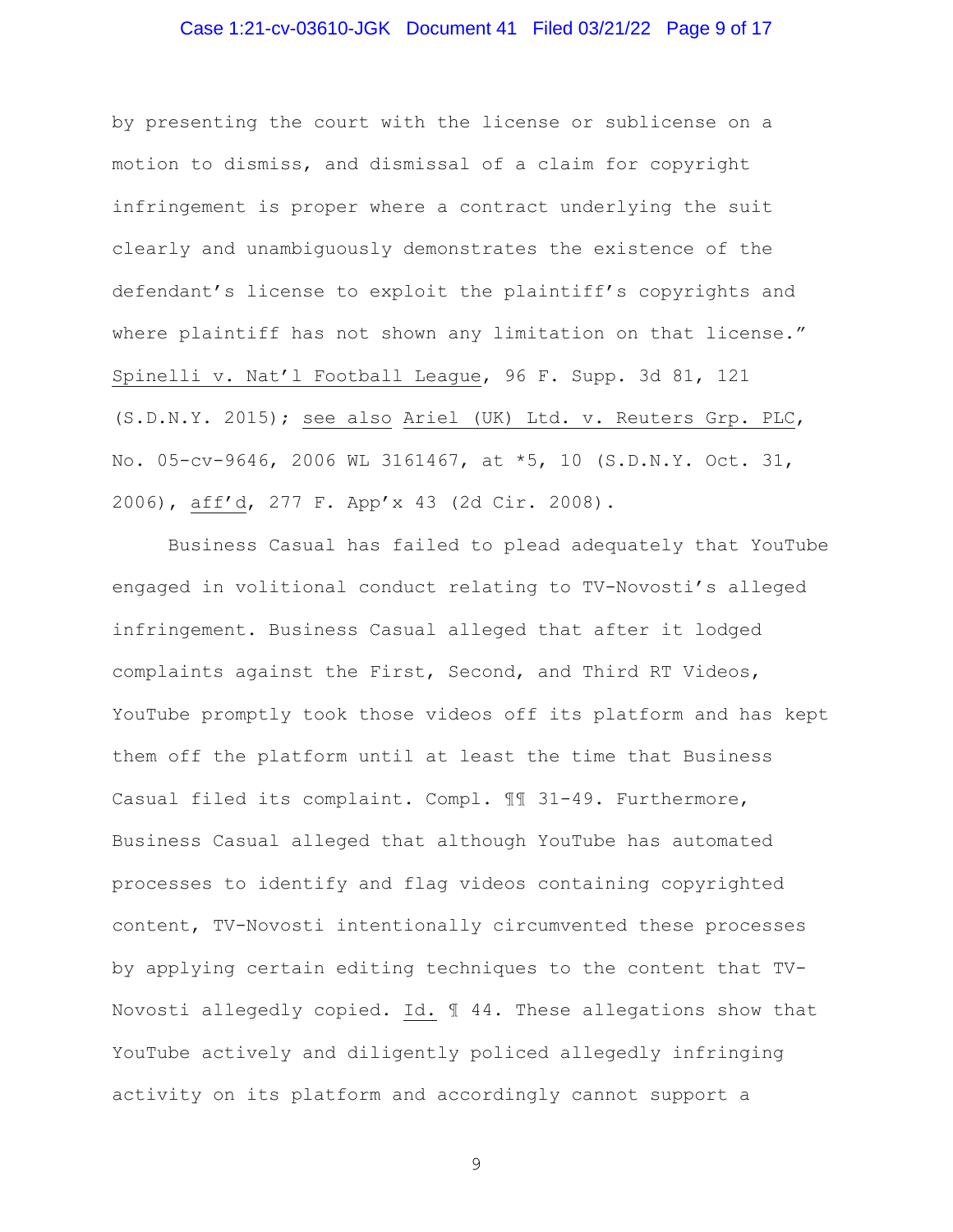#### Case 1:21-cv-03610-JGK Document 41 Filed 03/21/22 Page 10 of 17

plausible claim that YouTube volitionally caused any infringement.4

 Business Casual contends that the time that elapsed between the date that it lodged its DMCA complaint regarding the Second RT Video and the date that YouTube ultimately took the Second RT Video down—twenty-three days—was excessive and therefore demonstrates YouTube's volitional conduct. But Business Casual has not pointed to any authority to support the proposition that YouTube was under a legal obligation to conduct its investigation into Business Casual's complaint on a more compressed timeline. Cf. VHT, 918 F.3d at 733-34 ("[Copyright owner] also asserts that [an online platform] failed to remove [copyrighted content] once it received notice that infringing content was on the [platform], a conscious choice that amounts to volitional conduct on [the platform's] part. This claim is unavailing because, once [the copyright owner] put [the platform] on notice of claimed infringement, [the platform] took affirmative action to address the claims."). In any event,

<sup>4</sup> For these reasons, Business Casual's arguments invoking cases such as Capitol Records, LLC v. ReDigi Inc., 934 F. Supp. 2d 640 (S.D.N.Y. 2013), are unpersuasive. See id. at 657 (explaining that "a case may exist where one's contribution to the creation of an infringing copy is so great that it warrants holding that party directly liable for the infringement, even though another party has actually made the copy."). This line of cases is inapposite where, as here, Business Casual's own allegations clearly establish that YouTube did not participate in the creation of the infringing videos and where the creator of the videos attempted to mask the allegedly infringing nature of portions of the videos.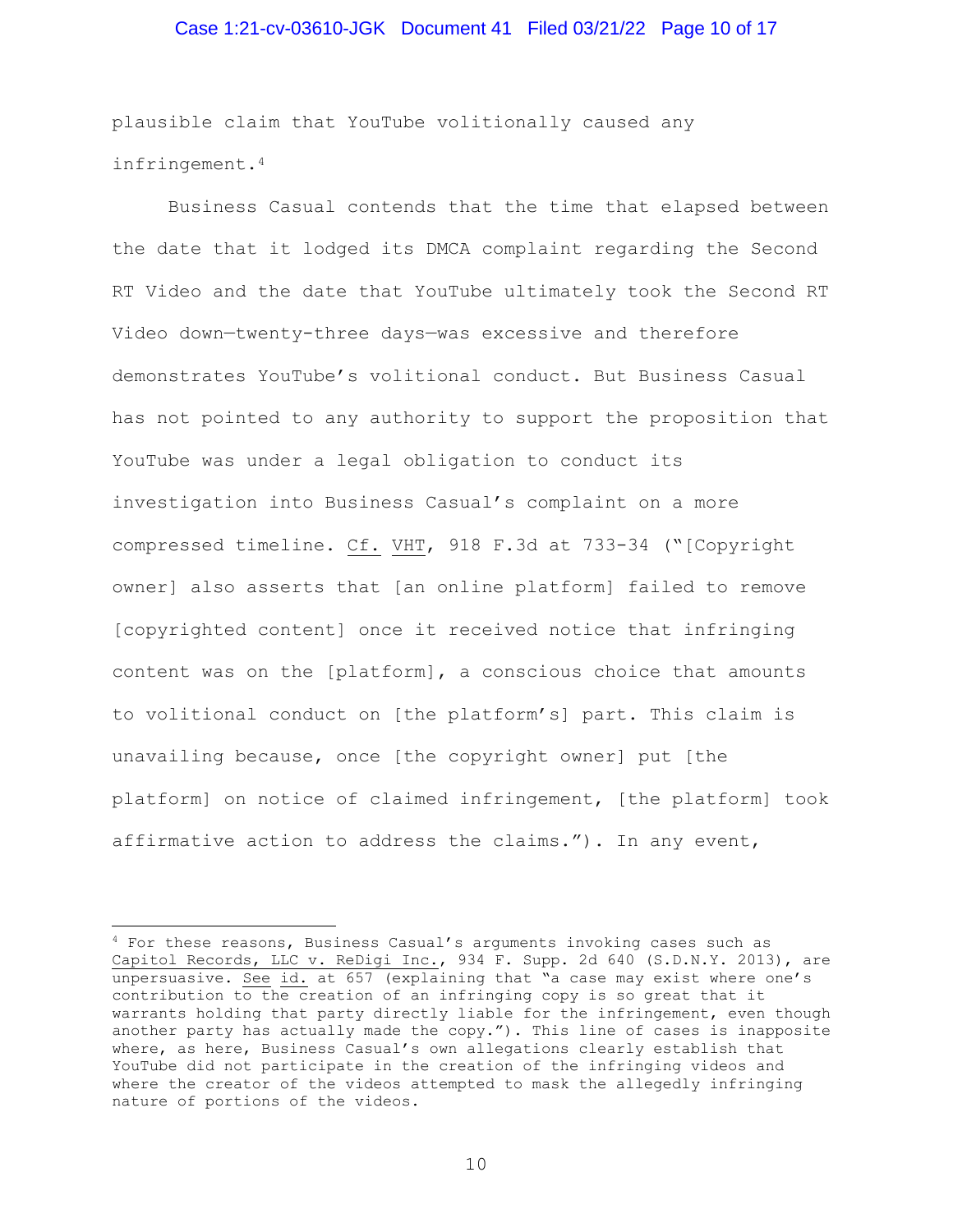# Case 1:21-cv-03610-JGK Document 41 Filed 03/21/22 Page 11 of 17

irrespective of how long it took YouTube to remove the Second RT Video, Business Causal has failed to claim plausibly that any purported delay by YouTube constituted active, volitional conduct that caused TV-Novosti's alleged infringement.

 Moreover, any argument that YouTube's volitional act of infringement was its failure to terminate TV-Novosti's YouTube channels fails. There are no allegations in the complaint that any videos currently posted on TV-Novosti's YouTube channels infringe any of Business Casual's copyrights. Furthermore, YouTube's decision not to terminate TV-Novosti's channels postdates TV-Novosti's alleged infringement and YouTube's deletion of the three RT videos. Therefore, YouTube's failure to terminate TV-Novosti's channels could not have caused or contributed to TV-Novosti's decision to upload the allegedly infringing content in the first instance and cannot constitute volitional conduct that caused the alleged infringement.

 Additionally, irrespective of whether Business Casual can plead adequately that YouTube engaged in volitional conduct that caused copyright infringement, Business Casual's claims of direct infringement fail in view of the License. Business Casual does not dispute that it assented to YouTube's terms of service, including the License, when it joined YouTube and uploaded its videos to the platform. Business Casual also does not argue that the License is unenforceable or otherwise not binding on the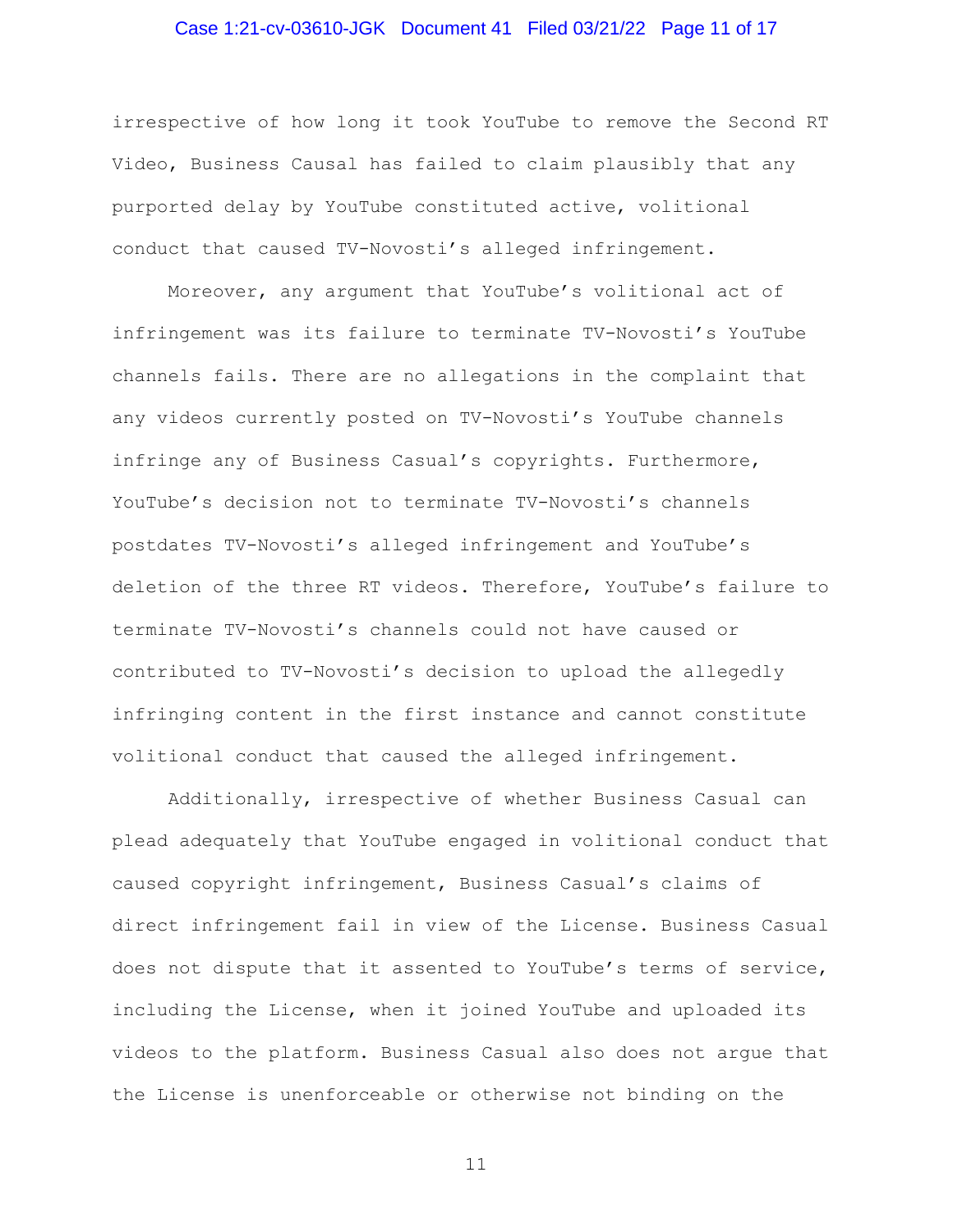# Case 1:21-cv-03610-JGK Document 41 Filed 03/21/22 Page 12 of 17

parties. Instead, Business Casual contends that the License does not cover the conduct at issue here because the License does not grant any rights "to an unrelated third party, like TV-Novosti, to do whatever it pleases with Business Casual's content." See Opp'n at 23.

 This argument is without merit. The License is broad and explicitly grants to YouTube the right to "reproduce, distribute, prepare derivative works, display and perform" Business Casual's YouTube videos. See ECF No. 30-3 at 11. Under the plain language of the License, YouTube cannot be liable for directly infringing any copyrights associated with any content that Business Casual has uploaded to its channel. Although the argument that the License does not absolve TV-Novosti of liability for alleged infringement may support a claim of direct copyright infringement against TV-Novosti, it is unpersuasive here because YouTube has a clear and broad License to Business Casual's content.

 Finally, Business Casual appears to argue that it stated a claim for direct copyright infringement because YouTube has failed to demonstrate its entitlement to a "safe harbor" under the DMCA. Specifically, Business Casual alleges that YouTube has lost its ability to rely on a safe harbor under the DMCA because YouTube failed to implement and apply a reasonable "repeat infringer" policy with respect to TV-Novosti. See 17 U.S.C.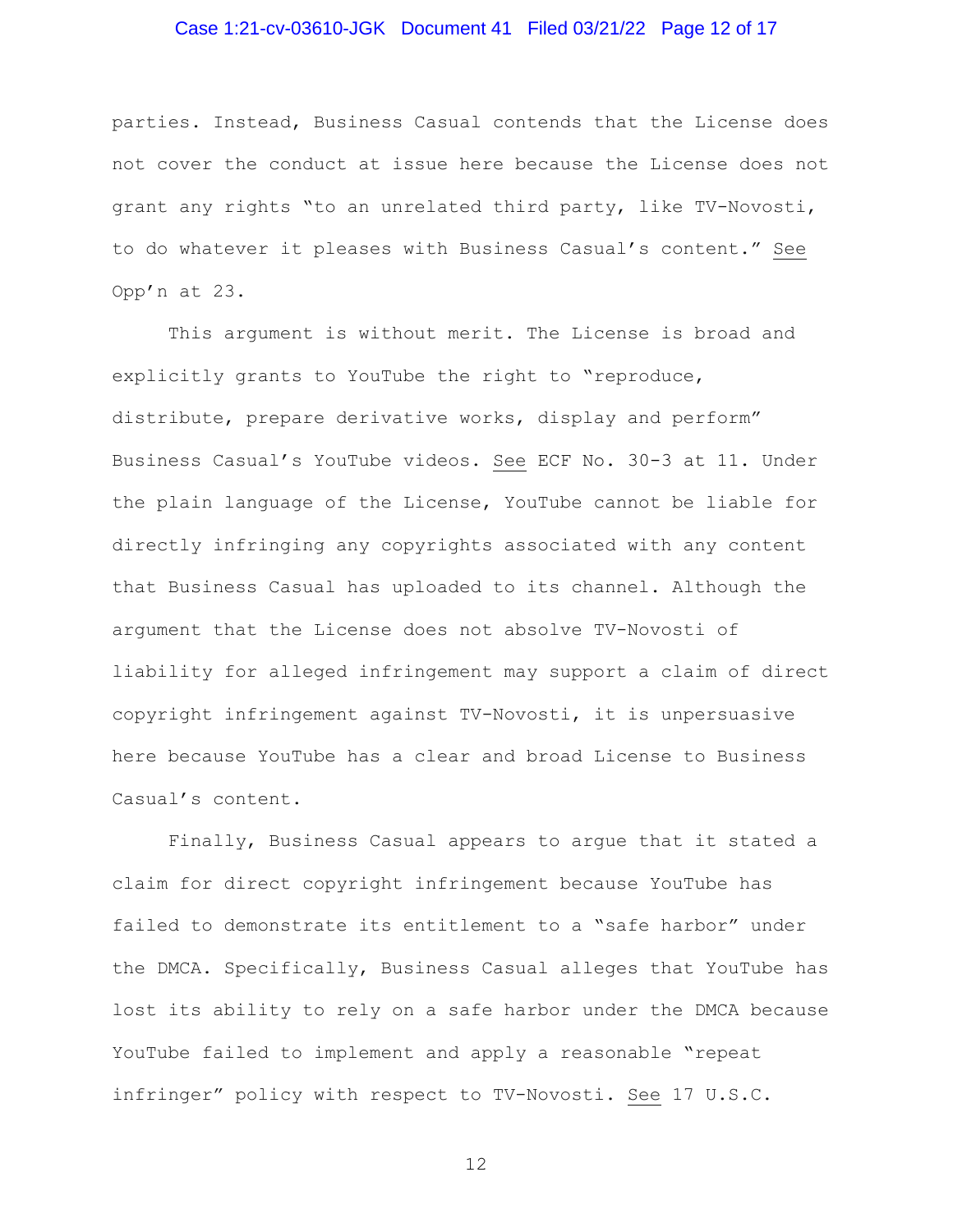#### Case 1:21-cv-03610-JGK Document 41 Filed 03/21/22 Page 13 of 17

§ 512(i). But this argument misconstrues the safe harbor provisions of the DMCA and how they interact with the other federal copyright laws. The DMCA safe harbors provide potential defenses against copyright infringement claims where, but for the safe harbors, the plaintiff has a meritorious cause of action against the defendant for copyright infringement. But alleged failures to satisfy the conditions of a DMCA safe harbor provision cannot constitute a cause of action without a viable underlying claim for copyright infringement. See, e.g., 17 U.S.C. § 512(*l*) (the failure of a service provider to qualify for a DMCA safe harbor "shall not bear adversely upon the consideration of a defense by the service provider that the service provider's conduct is not infringing"); Arista Records LLC v. Usenet.com, Inc., No. 07-cv-8822, 2008 WL 4974823, at \*4 (S.D.N.Y. Nov. 24, 2008) (explaining that the "DMCA does not provide an affirmative cause of action" and the law's safe harbors "apply if the provider is found to be already liable under existing principles of law" (quoting Ellison v. Robertson, 357 F.3d 1072, 1077-78 (9th Cir. 2004))); Veoh Networks, Inc. v. UMG Recordings, Inc., 522 F. Supp. 2d 1265, 1271-72 (S.D. Cal. 2007) (explaining that the DMCA safe harbors "presuppose[] that a specific allegation of infringement" has been asserted). Accordingly, whether YouTube is prevented from taking advantage of a DMCA safe harbor because it has failed to comply with the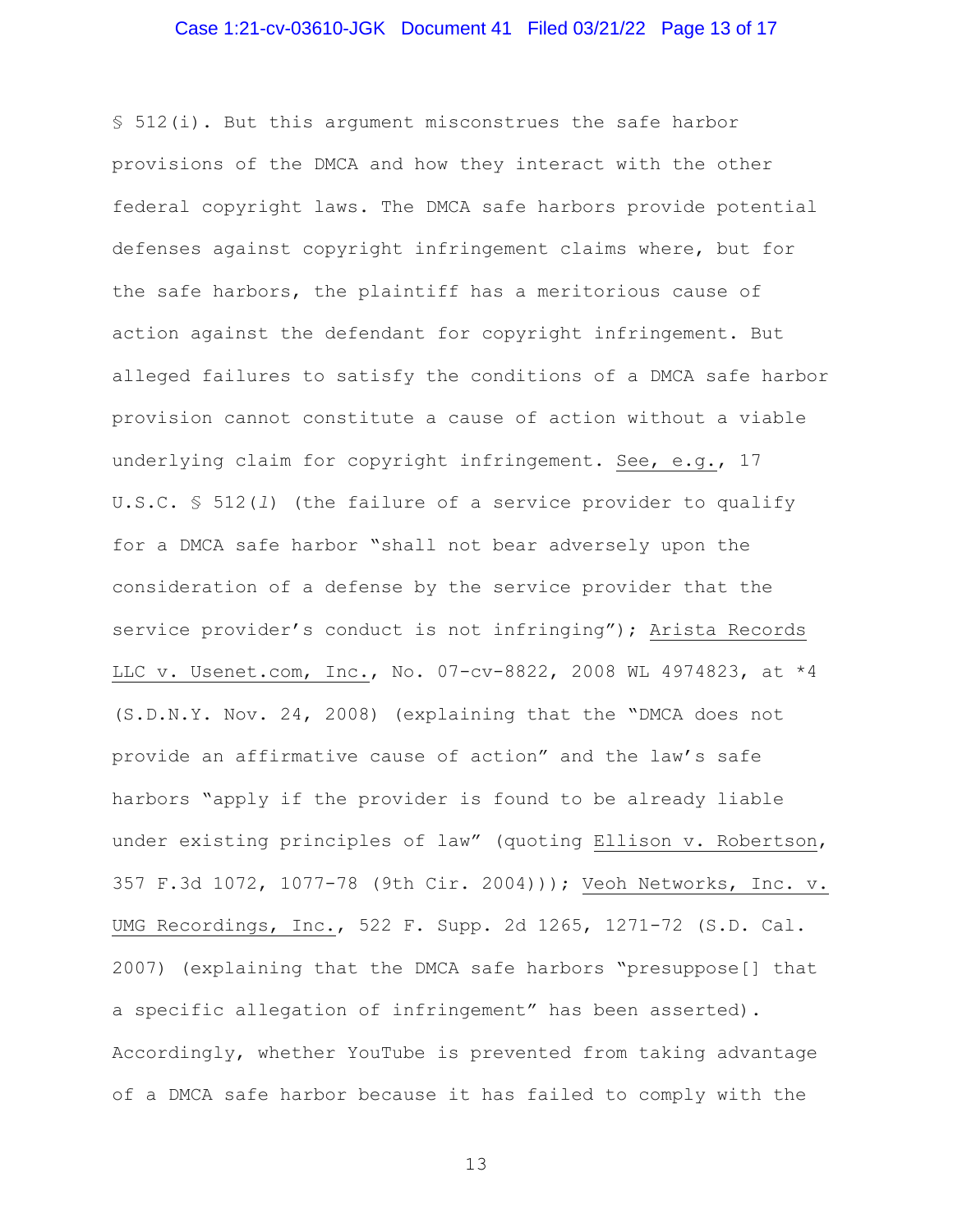#### Case 1:21-cv-03610-JGK Document 41 Filed 03/21/22 Page 14 of 17

DMCA's repeat infringer provision is immaterial here because Business Causal has not pleaded a plausible claim of direct copyright infringement.

 Accordingly, YouTube's motion to dismiss Business Causal's claims of direct infringement (Counts 1-3) is **granted**.

#### **B.**

YouTube also moves to dismiss Business Casual's claims for contributory and vicarious copyright infringement. To plead a claim of contributory copyright infringement, the plaintiff must allege that the defendant had actual or constructive knowledge of, and participated in, a direct infringer's infringing conduct. Marvullo v. Gruner & Jahr, 105 F. Supp. 2d 225, 229-30 (S.D.N.Y. 2000); see also Lefkowitz v. John Wiley & Sons, Inc., No. 13-cv-6414, 2014 WL 2619815, at \*10 (S.D.N.Y. June 2, 2014). "The participation sufficient to establish a claim of contributory copyright infringement may not consist of merely providing the means to accomplish an infringing activity." Marvullo, 105 F. Supp. 2d at 230. Instead, the plaintiff must allege that the defendant "substantially" participated in the infringing act and "acted in concert with the direct infringer." Id. "A mere allegation that the defendant provided the third party with the opportunity to engage in wrongful conduct" is insufficient to survive a motion to dismiss. Quiroga v. Fall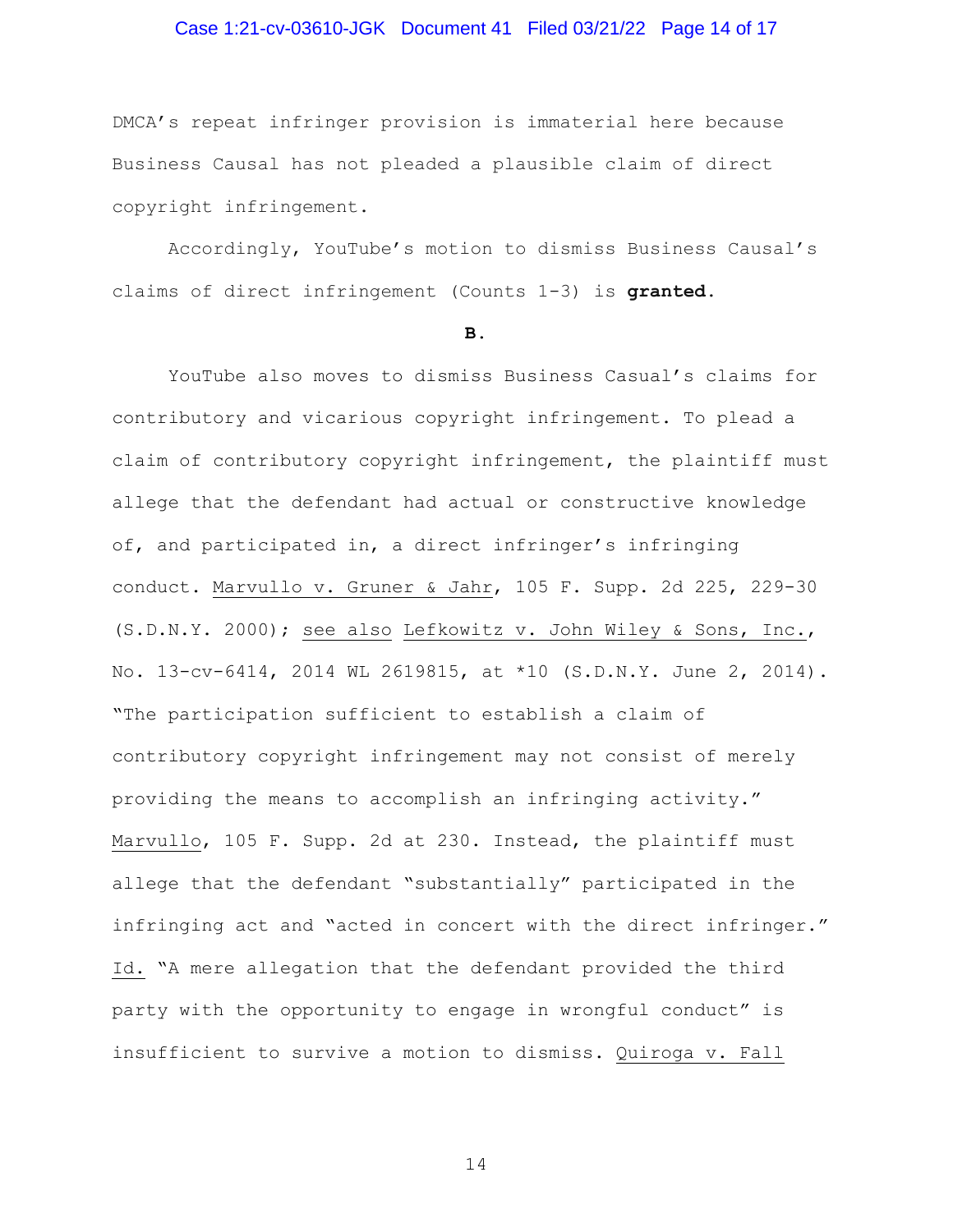River Music, Inc., No. 93-cv-3914, 1998 WL 851574, at \*37 (S.D.N.Y. Dec. 7, 1998).

 Business Casual's allegations are insufficient to state a claim for contributory copyright infringement. With respect to knowledge, there is no allegation that YouTube knew of TV-Novosti's alleged infringement before Business Casual lodged its DMCA complaints. To the contrary, Business Causal alleged that YouTube has systems in place to detect automatically and to police copyrighted content and that TV-Novosti intentionally attempted to circumvent these safeguards by doctoring the allegedly copied content. The complaint further alleges that upon obtaining knowledge of the RT videos and Business Casual's allegations, YouTube promptly and permanently took each video down from the platform. Because YouTube actively stopped TV-Novosti's alleged infringement by taking the allegedly infringing videos down, Business Casual has not alleged plausibly that YouTube "acted in concert" with TV-Novosti or participated in or contributed to the alleged infringement in any way. See Marvullo, 105 F. Supp. 2d at 230.

 Moreover, Business Casual's claim for vicarious copyright infringement is similarly without merit. "A defendant is liable for vicarious copyright infringement if it profits from direct infringement while declining to exercise a right to stop or limit it." Lopez, 2019 WL 5199431, at \*23. Business Casual's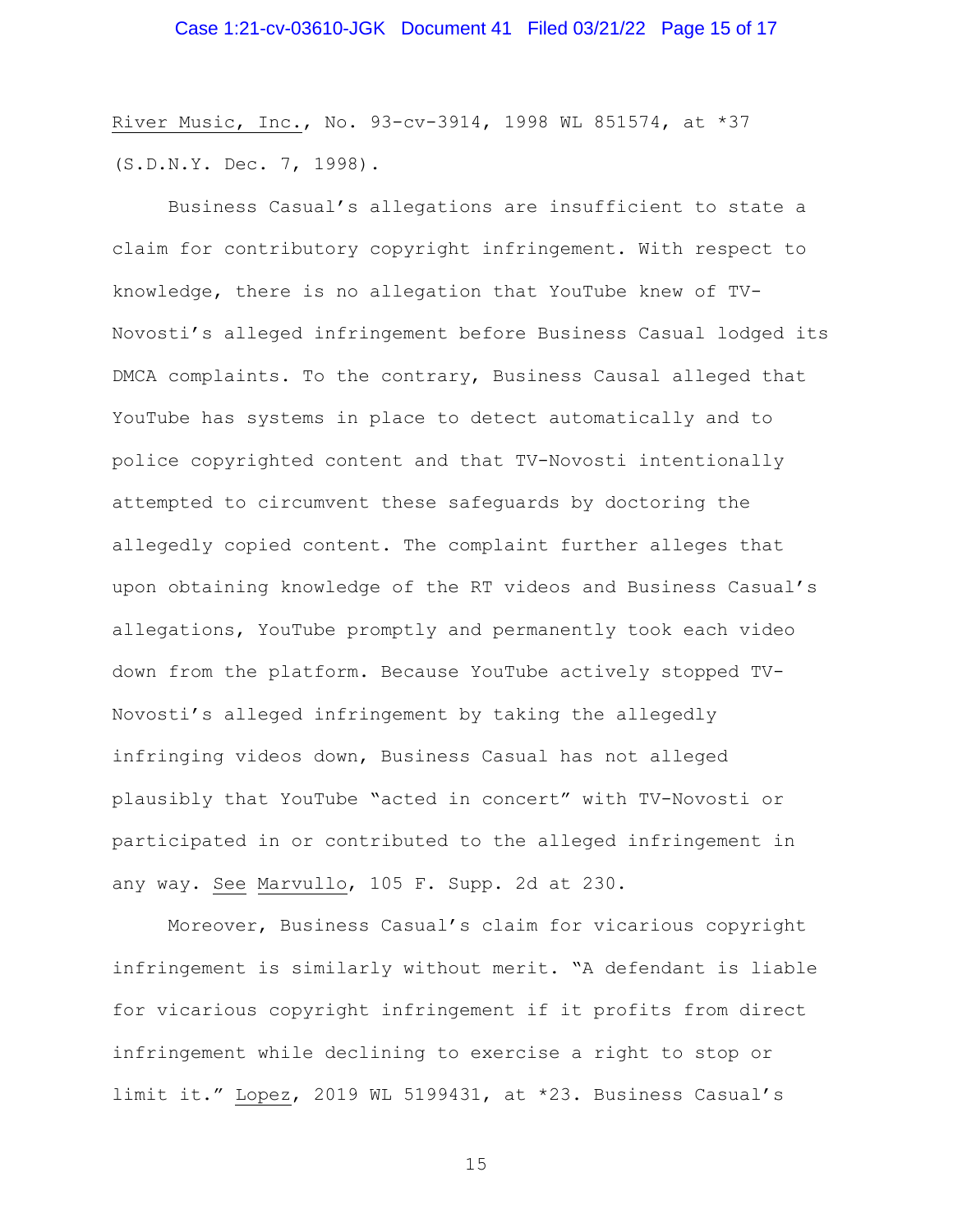# Case 1:21-cv-03610-JGK Document 41 Filed 03/21/22 Page 16 of 17

allegations demonstrate that YouTube did not decline to exercise its right to stop Business Casual's alleged infringement. To the contrary, YouTube promptly stopped the alleged infringement shortly after it learned of Business Causal's allegations by taking the RT videos down. And any argument that YouTube is vicariously liable for TV-Novosti's alleged infringement because YouTube failed to terminate TV-Novosti's channels fails. Because there is no allegation that any content currently hosted on any of those channels infringes Business Casual's copyright, YouTube's failure to take the channels down cannot constitute a failure to stop alleged infringement.

 Accordingly, YouTube's motion to dismiss Business Causal's claims of direct infringement (Counts 4-5) is **granted**.

#### **C.**

 In its brief in opposition to this motion to dismiss, Business Casual requested leave to amend its complaint to the extent that any portion of the motion was granted. "It is the usual practice upon granting a motion to dismiss to allow leave to replead." Cruz v. TD Bank, N.A., 742 F.3d 520, 523 (2d Cir. 2013). While it is doubtful that Business Casual can file an amended complaint that is not futile, it should be given the opportunity to do so.